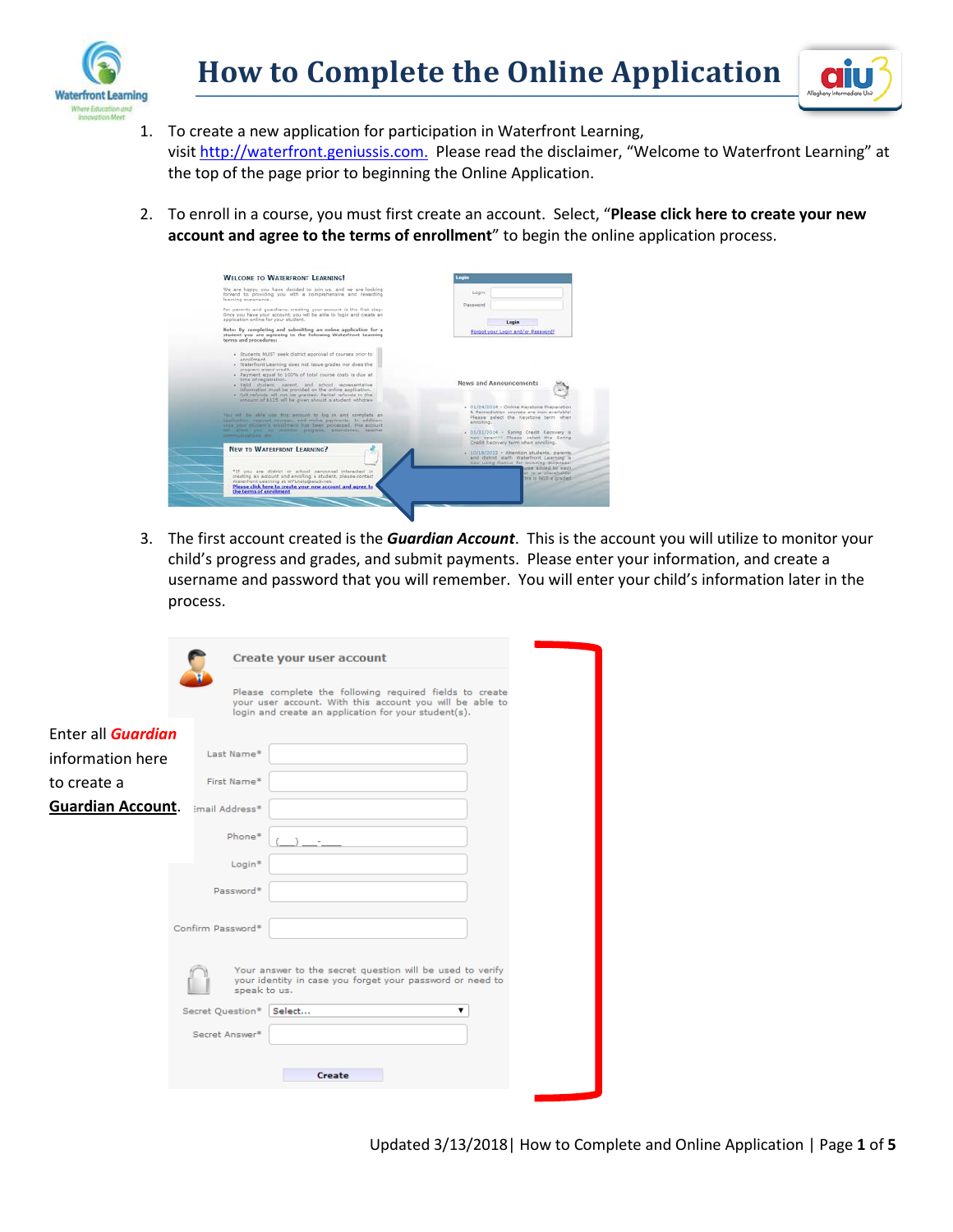4. **Student information** is to be entered on the page titled *Create New Application*. All fields highlighted are required to complete the application. *Please note that you will need your child's counselor name, email, and phone number for this section.*

| <b>aiu</b><br>Services, Resources and Research for Education<br><b>Create New Application</b> | Allegheny Intermediate Unit                                            |                               |                                                                                                                                | nello, Tom mon<br>Log |
|-----------------------------------------------------------------------------------------------|------------------------------------------------------------------------|-------------------------------|--------------------------------------------------------------------------------------------------------------------------------|-----------------------|
| <b>Create new Application</b><br>$\mathbf C$<br>Contact School                                |                                                                        | <b>CREATE NEW APPLICATION</b> | Please complete our online application below. You don't need to create a new application for an existing or returning student. |                       |
| Make a payment<br><b>Edit Account</b>                                                         | Required fields are shown in vellow.<br><b>Basic Information</b><br>Æ. |                               |                                                                                                                                |                       |
| <b>Po</b><br>Add Guardian                                                                     | First Name:                                                            |                               | Last Name:                                                                                                                     |                       |
| School Calendar<br>$\mathbf{E}$                                                               | Preferred Name:                                                        |                               | Middle Name:                                                                                                                   |                       |
| $\bullet$<br><b>External Links</b>                                                            | Gender: Select<br>PPID:                                                |                               | Date of Birth:<br>NCAA Eligibility: Select                                                                                     |                       |
|                                                                                               | Part time/full time: Select                                            |                               | Person completing this Select                                                                                                  |                       |
|                                                                                               | Notes:                                                                 |                               |                                                                                                                                |                       |
|                                                                                               |                                                                        |                               |                                                                                                                                |                       |

5. For the *Academic* section of the application, select the *"School"* as **Waterfront/Summer School** and select your district under "*Affiliation"*. If your district is not listed, please select **Other**, and enter the district name.

| Academic            |                                    |  |                                       |  |
|---------------------|------------------------------------|--|---------------------------------------|--|
| Grade Level: Select |                                    |  | Expected Graduation:<br>PA Secure ID: |  |
|                     | School: Waterfront/Summer School V |  | Affiliation: Other                    |  |
|                     |                                    |  | Affiliation Name:                     |  |

- 6. Click *Save* at the bottom of the page to create the account.
- 7. Your child will receive an *Account Creation* email with the **Student Account** login credentials. These credentials will be utilized to access all coursework. *Please note that your child will receive a Course Registration email when their course is available to begin. This will be sent within 24 hours of the published course start date.*
- 8. If you are not directed immediately to the *Request Courses Page*, click on *Request Courses* link on the left side menu.

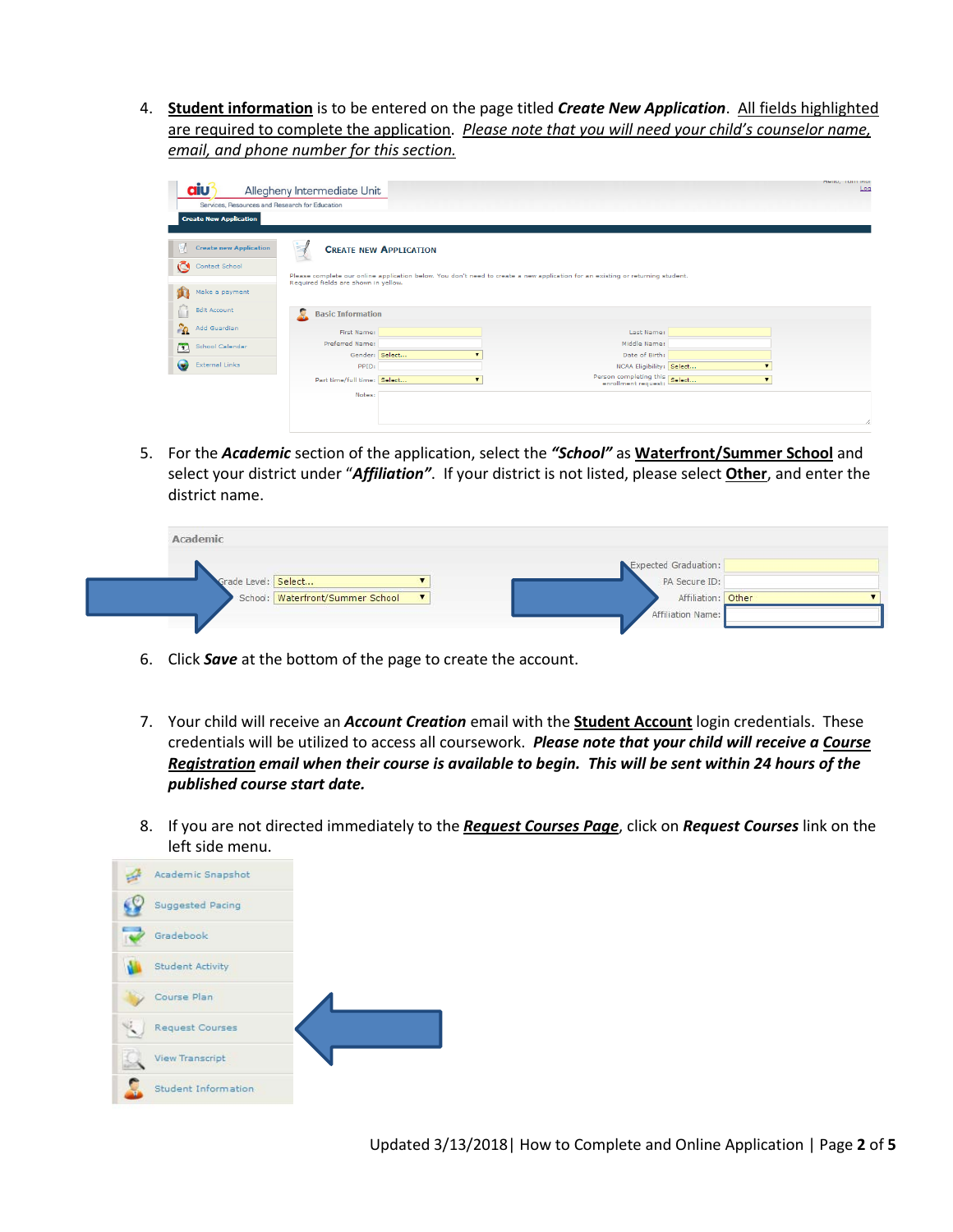9. Click on *Request New Course* link



- 10. Select the *Term* from the dropdown menu.
	- *Recover Now! Option* Credit Recovery programs students taking these courses have taken them before and are retaking to earn a higher grade.
	- *2018 NCAA Eligible Recover Now*!- The only option for students who are seeking to maintain NCAA eligibility.
	- *Summer Enrichment Option* Enrichment courses that students are taking to get ahead in their coursework for the next school year.

| <b>Course Request</b>                                      |                                  |                                                                                                      |
|------------------------------------------------------------|----------------------------------|------------------------------------------------------------------------------------------------------|
|                                                            | School: Waterfront               |                                                                                                      |
|                                                            | Term: Select                     | The terms to choose from for summer 2018:                                                            |
| <b>Start Date:</b><br><b>End Date:</b><br>Approved: Select | Course: Select<br>Cancel<br>Save | "2018 Summer Fnrichment"<br>"2018 Recover Now" (credit recovery)<br>"2018 NCAA Eligible Recover Now" |

11. Select the *Course* the student will be taking from the dropdown menu provided.

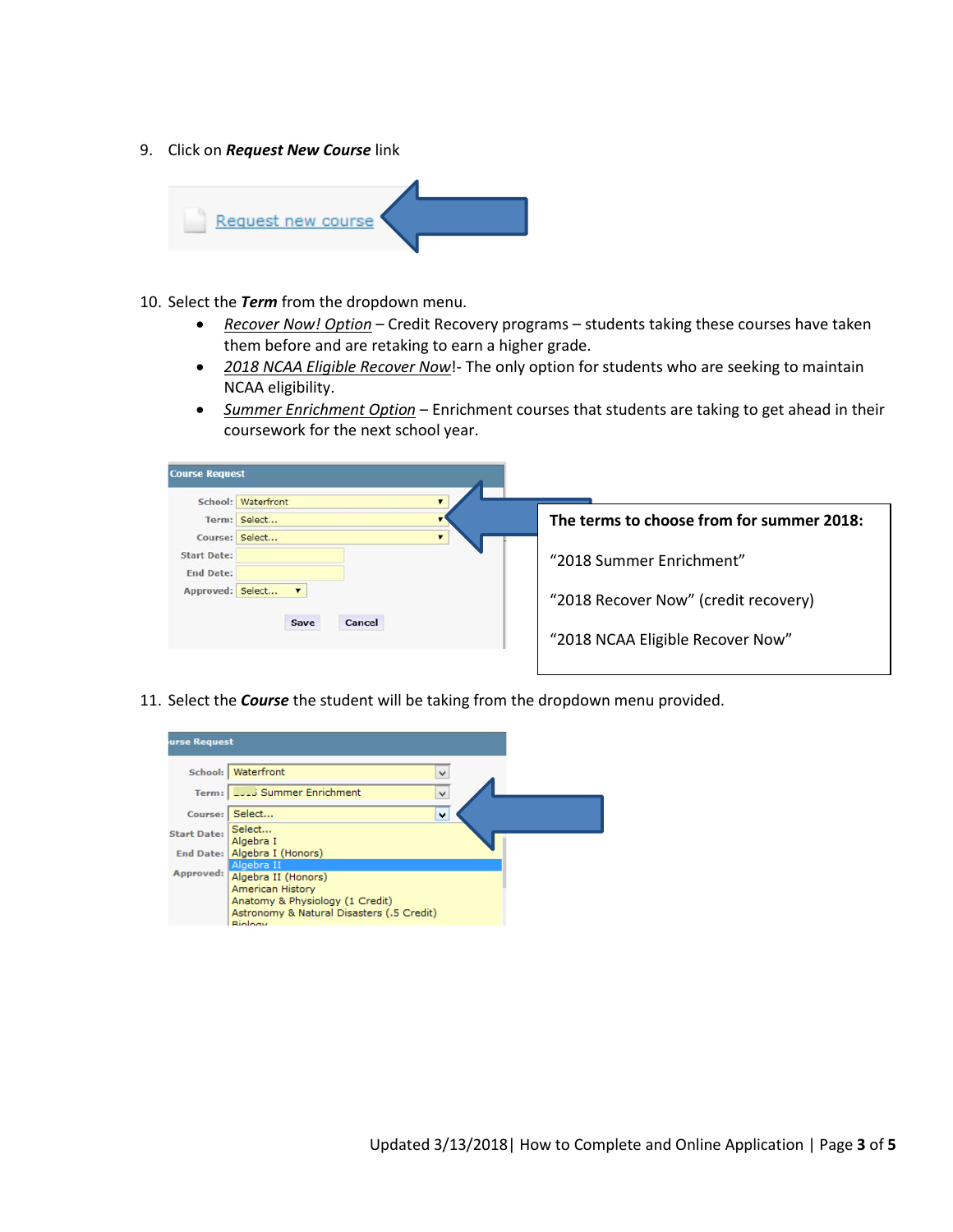12. The *Start Date* will automatically populate with today's date or the published program start date.



13. Click *Save* to submit the course request.



- 14. The course request should now be viewable on the *Request Courses* page.
- 15. To submit payment for the course, click on *Go to Payment Page*.



16. The balance due will be listed on the right side of the *Student Ledger*.

| <b>Student Ledger</b> |                                                     |                                               | $\sqrt{\frac{u}{u}}$  |
|-----------------------|-----------------------------------------------------|-----------------------------------------------|-----------------------|
|                       | These are the latest transactions for this student: |                                               |                       |
| Date                  | Type                                                | <b>Description</b>                            | Amount                |
| 02/27/2014            | CHARGE                                              | Enrollment fee for Credit Recovery Algebra II | \$225.00              |
|                       |                                                     |                                               | Balance Due: \$225.00 |

17. Enter your credit card information and click *Submit* to finalize your payment. **You will be required to acknowledge Waterfront Learning's No Refund Policy before payment will be processed.** 

**No refunds will be granted. The parent/guardian acknowledges that they have obtained written school district administration approval before a student enrolls in any course to be taken to satisfy district specific credit requirements and deficiencies.**